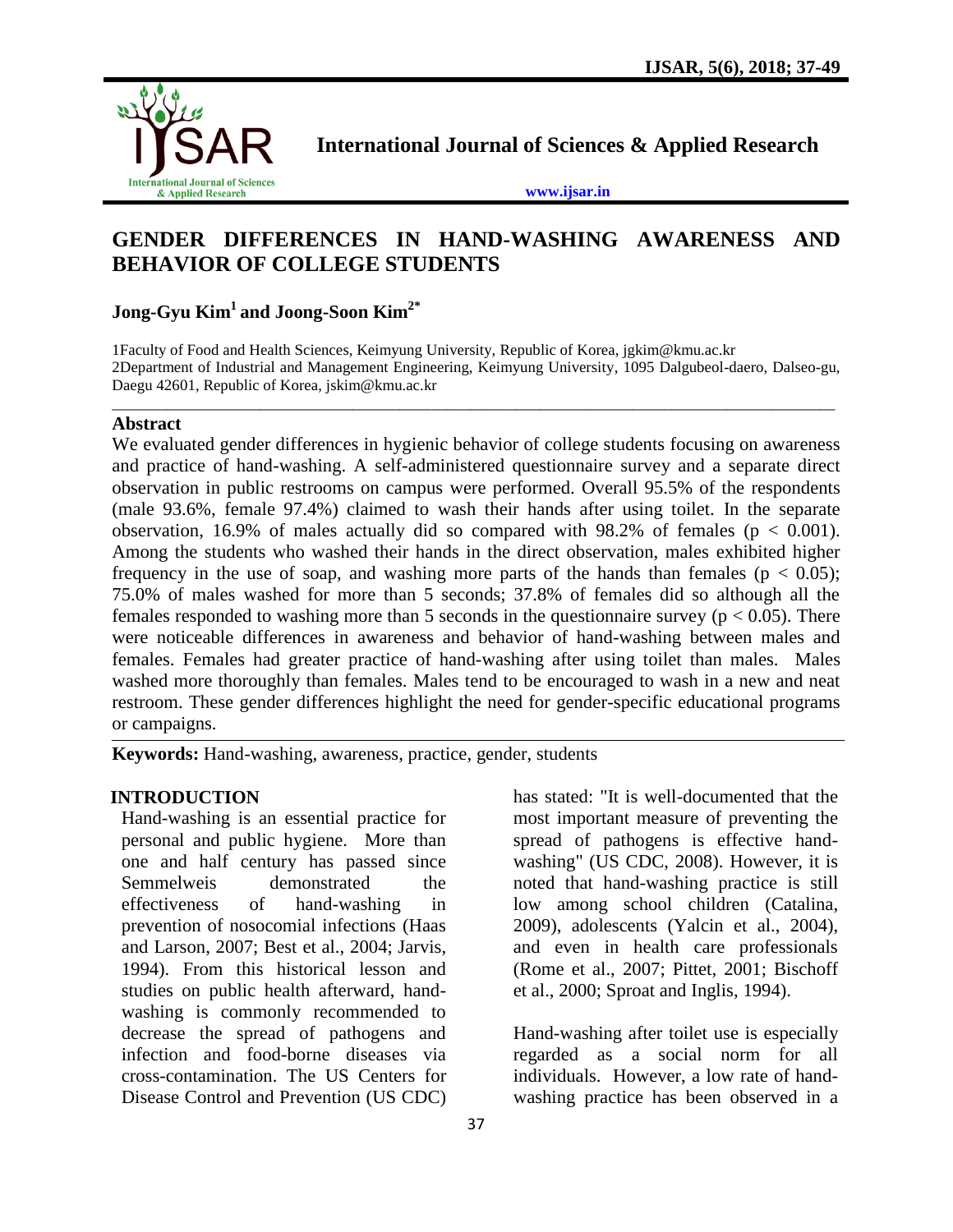general population (Jeong et al, 2007), school children (Guian et al., 1997), and college students (Johnson et al., 2003; Drankiewicz and Dundes, 2003; Anderson et al, 2008). These studies have shown that in nonhospital environments, girls and women were more likely to do handwashing and scored higher on handwashing techniques than boys and men. A study conducted in public restrooms in a hospital found that women were more likely to wash their hands than men (Stender and Rosenberg, 1998). Even in health care workers in a critical care unit of hospitals, a gender influenced difference was found in hand-washing rates (van de Mortel et al., 2001).

Hand-washing practices on university campuses also pose public health concerns. Low hand-washing practice of college students has been linked to the spread of Norwalk-virus on campus (Moe et al, 2001). Also low practice of hand hygiene of college students has contributed to outbreak of upper respiratory disease, group B *Streptococcus* colonization (White et al., 2005; Bliss et al., 2002). Several other studies reported that hand-washing or hand hygiene practice was relatively low in a college population. Only a few of these studies assessed gender differences or differences between the knowledge/attitude and practice. Anderson et al. reported gender differences in hand hygiene practices among college students; the study was conducted in population skewness (female 86% and male 14%), and was done during a summer school session (Anderson et al, 2008).

We aim to evaluate gender differences in hygienic behavior of college students focusing on awareness and practice of hand-washing by survey. People are prone to incline towards socially desirable behavior when answering a questionnaire; they may answer what they desire rather

than what they actually do. Due to this proneness, we consider that self-reported practices collected by questionnaire may lead to incorrect assessment and subsequently produce false reports. We therefore designed both a questionnaire survey and a separate unnoticed direct observational study, and carried them out together in order to assess hand-washing awareness and behavior of college students by gender.

### **METHODS**

#### **Population**

Undergraduate students from a large private university in Daegu, South Korea were selected for a questionnaire survey or an observational study. A total of 308 students (157 males and 151 females) completed a questionnaire about hand-washing awareness and behavior. The total of 231 observations (118 of males and 113 of females) of hand-washing practices was made at restrooms located in various academic buildings on campus. The members of the two populations were randomly chosen in the same spatial environment and temporal duration.

#### **Data Collection**

Both data of the questionnaire survey and data of direct observation on hand-washing awareness and behavior were collected for a four week period. The questionnaire survey was self-administered and anonymous. The survey tool was developed specifically for our study, with reference to US CDC and US FDA/CFSAN recommendations (US CDC, 2008; Center for Food Safety and Applied Nutrition, 2001). Variables measured in the study include demographics and hand-washing awareness; the frequency of hand-washing a day, the duration of washing, use of soap, washing parts of the hands, the methods of hand-drying, the type and temperature of water, and what situation they wash their hands. In our study, we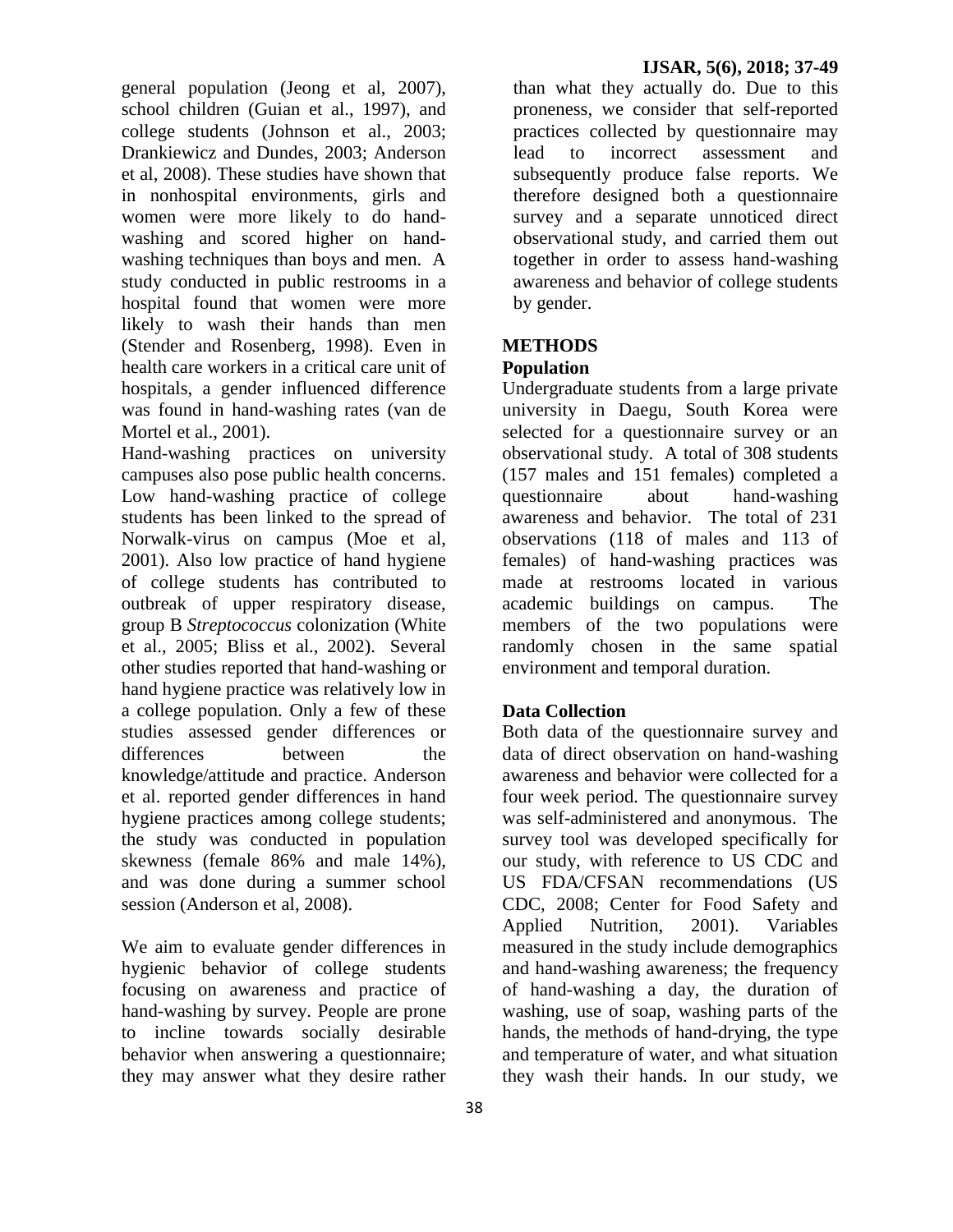define five parts of the hands as follows: the front and back of the hands, between fingers, fingernails and the wrists.

Observations of hand-washing practice were conducted over the same four week period by placing a trained observer in each of three different male restrooms and four different female restrooms in three academic buildings on campus during day times. In order to keep accurate observations, each observer took a rest every 30 minutes during his/her task. Measurements of observational study include hand-washing practice after using toilet and hand-washing techniques; namely, duration of washing, use of soap, washing parts of the hands, the method of hand-drying, the type and temperature of water, and the method of turning off water. The duration of hand-washing was recorded with a digital wrist stopwatch.

#### **Data Analysis**

All data of responses to questions and observed measurements were analyzed by frequency and valid percentage. For the nominal scale data, Chi-squared test or t-test were used to compare the hand-washing awareness and behavior between male and female students. For the ordinal scale data, the Kruskal-Wallis test was used to evaluate differences in hand-washing awareness and behavior by gender. The data were analyzed using Minitab (R) 15.1 (Minitab Inc.).

#### **RESULTS**

#### **Awareness on the Hand-washing Based on a Questionnaire Survey**

In order to evaluate the students' awareness, responses to asking whether or not surveyees washed their hands before or after a range of activities were collected (Table 1). Overall 95.5% of the respondents (male 93.6% versus female 97.4%) claimed to wash their hands after using toilet. More than two thirds of students responded that they washed their hands after returning to residence, after coughing or sneezing, before

handling food, and before eating. About 50% of students responded that they washed their hands after handling food; and after playing with pets. More than one third of students responded that they washed their hands after studying/working. The survey revealed that they rarely washed their hands after using some of frequently touched items of personal equipment, such as a mobile phone or computer mouse.

Although the frequency and percentage were different, the top five situations of responded activities were the same in both male and female students. For males, the top five situations reported for hand-washing were: after using toilet (93.6 %), after coughing or sneezing (77.1%), after returning to residence (71.3%), before handling food (65.6%), and before eating (65.0%). For females, the top five situations reported for hand-washing were: after using toilet (97.4 %), after returning to residence (82.8%), before handling food (75.5%), before eating (69.5%), and after coughing or sneezing (69.5%) (Table 1). The analysis of  $\chi^2$  method was used to compare the probability of hand-washing for a range of activities between male and female students (Table 1). Females were significantly more likely to wash their hands after handling food; after returning to residence; after studying/working; or after handling money  $(p < 0.05)$ .

Table 2 compares the responses to their hand-washing techniques in daily life. Overall 75.0% of respondents (male 75.8% versus female 74.2%) wash their hands 5~7 times a day. While more males than females responded that they washed their hands less than four times a day, more females than males responded that they washed hands more than eight times a day. Therefore, a significant difference was observed in the frequency of hand-washing between males and females ( $p < 0.05$ ).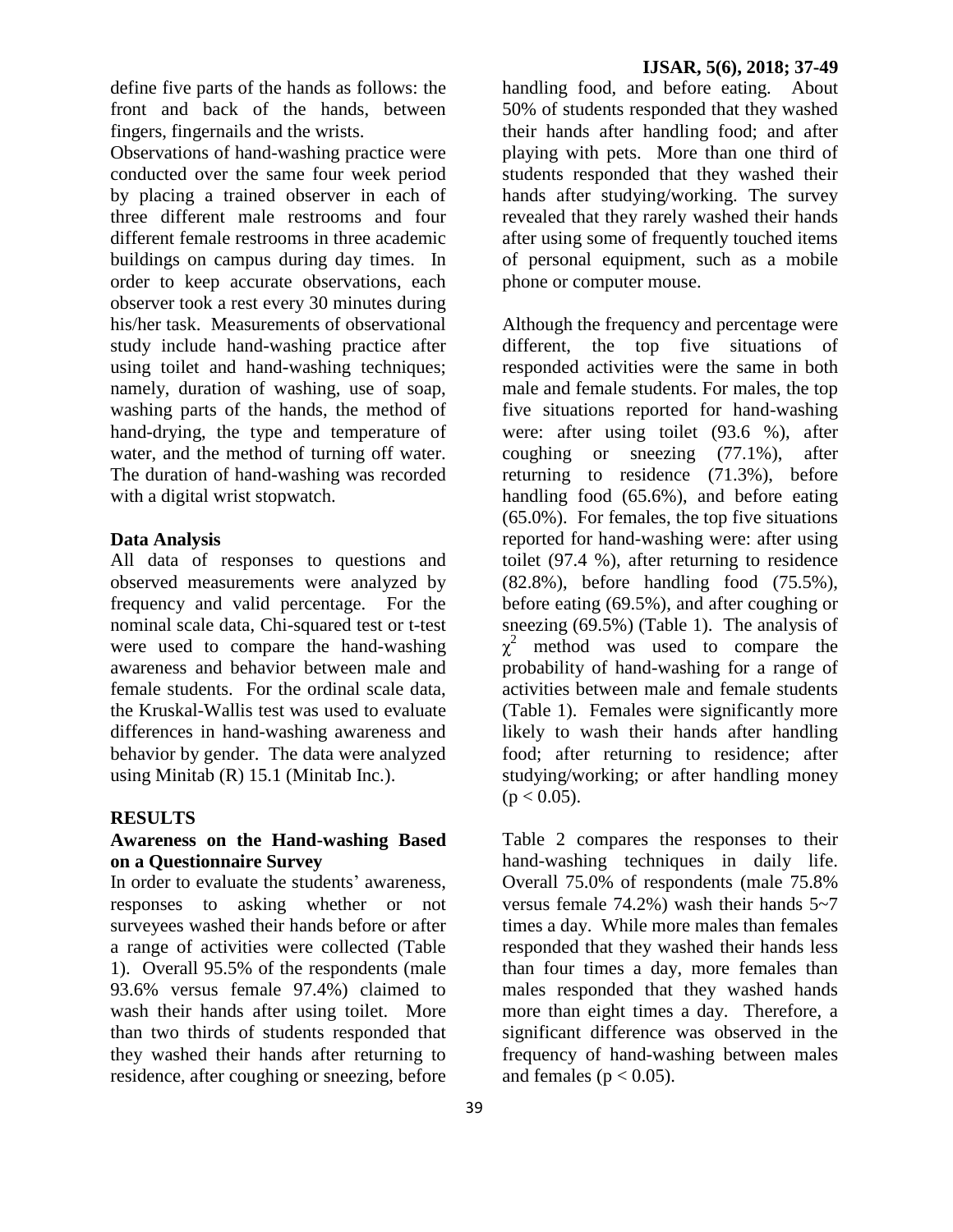In our survey, 21.4% of the students (male 42.0% versus female 0.0%) responded that they washed their hands for less than 5 seconds. About 50% of the students (male 47.1% versus female 53.6%) responded that they washed their hands for more than 5 seconds and less than 10 seconds. However, none of the females responded that they washed their hands for less than 5 seconds. and none of the males for more than 30 seconds. These numbers indicate that there was a significant difference between males and females in the time breakdown of duration of hand-washing ( $p < 0.05$ ).

The total of 68.5% of the respondents (male 75.8% versus female 60.9%) responded that they used soap at washing, and 9.1% (male 10.2% versus female 8.0%) responded that they washed the whole five parts of the hands (the front and back of the hands, between fingers, fingernails, and the wrists). Significant differences in these activities were found between males and females ( $p <$  $0.05$ ).

About one third of the male and also female students responded that they dried their hands with paper towel (male 36.3% versus female 35.8%) or handkerchief (male 32.5% versus female 27.8%) after washing hands. About two thirds of the respondents (male 68.2% versus female 62.2%) preferred cold water and almost all of the respondents used running water at washing their hands. No significant difference was found in these three activities.

### **Hand-washing Behavior Based on Observational Study**

Table 3 shows the results of our observational study. Overall, 56.7% of the students washed their hands after using toilet (Table 3). A significant difference was found between males and females in this hand-washing behavior ( $p < 0.001$ );

much more females washed their hands after using toilet (98.2%) than males (16.9%).

Hand-washing behavior in restrooms was further evaluated for adequacy in washing techniques: duration of hand-washing, use of soap, washing parts of the hands, the type and temperature of water, and the method of turning off water (Table 3). More than half of the students who washed their hands (56.5%) completed within 5 seconds, 35.9% for  $5~10$  seconds, and  $7.6\%$  for  $10~20$ seconds. The gender breakdown of duration (*d*) of hand-washing is as follows: less than 5 seconds, male 25.0% versus female 62.2%;  $5 \le d$  <10 seconds, male 60.0% versus female  $31.5\%$ ;  $10 \le d < 20$  seconds, male 15.0% versus female 6.3%. Males generally washed their hands longer than females, while no male or female washed the hands for more than 20 seconds in the direct observation. Significant gender difference in duration of hand-washing was noted ( $p < 0.01$ ).

Only 4.6% of the students who washed their hands used soap; 25.0% of males versus 0.9% of females. The gender difference in this activity was significant ( $p < 0.05$ ).

At washing, the students mostly washed two parts of their hands (overall 71.0%); the front and back of the hands, 70.2%; between fingers and the front of the hands, 0.8%. About one fourth of the students who washed their hands, washed three parts of their hands (25.2%); the front and back of the hands and between fingers, 19.1%; the front and back of the hands and the wrists, 6.1%. Only 1.5% of the students washed four parts of their hands (the front and back of the hands, between fingers, and the wrists). Fifty-five percent of males washed two parts of their hands and 73.0% of females; 40.0% of males washed three parts of their hands and 22.5% of females; 5.0% of males washed four parts of their hands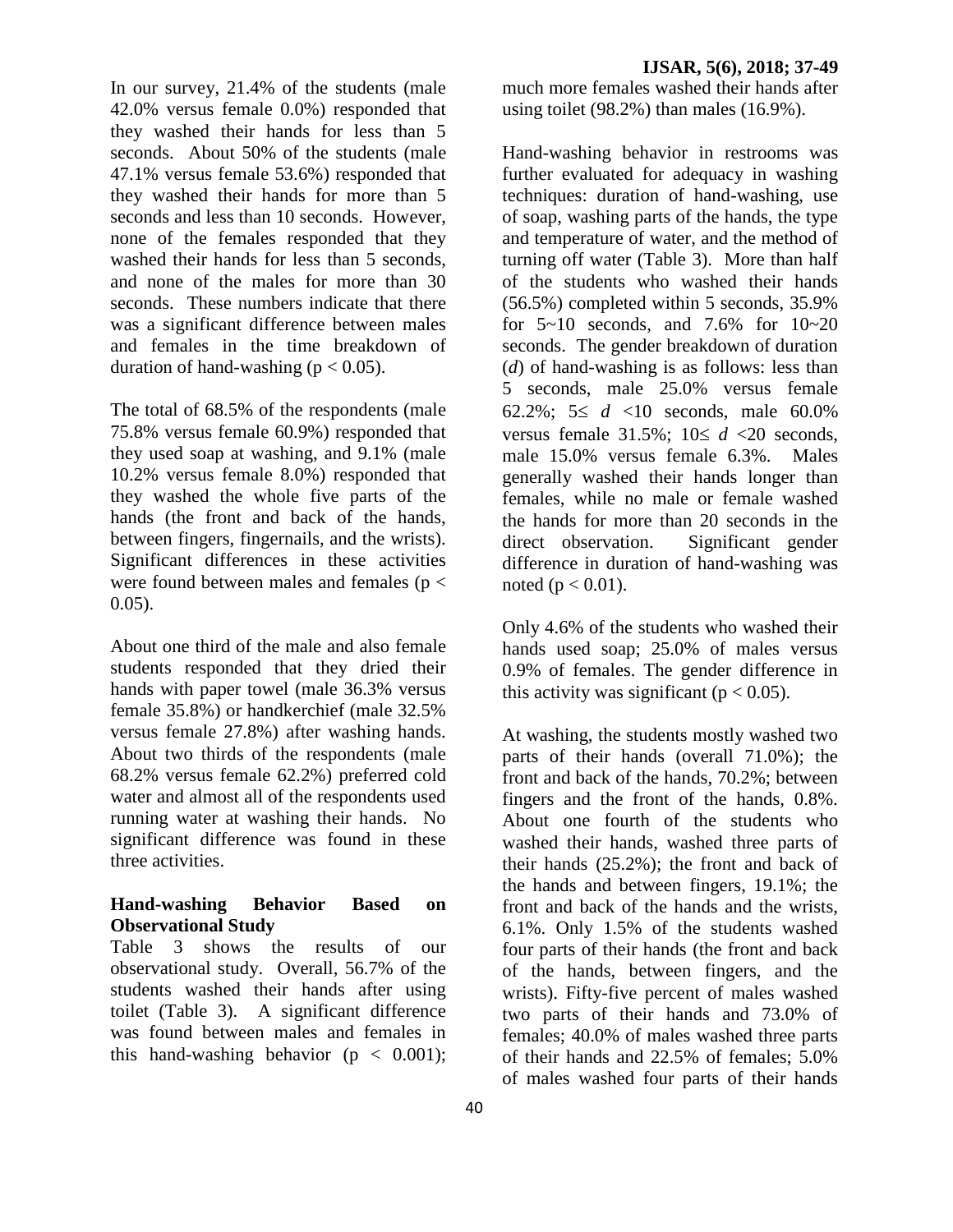and 0.9% of females. None of the students washed whole five parts of their hands (the front and back of the hands, between fingers, fingernails, and the wrists) in the direct observation. The gender difference was significant ( $p < 0.05$ ).

The most common method of hand-drying was using paper towel and a significant gender difference was found ( $p < 0.05$ ). At drying, 60.0% of males used disposable paper towel while 90.1% of females did. None of the males and 1.8% of females used hand-dryers. These numeric values indicate that 10.0% of males and 1.8% of females did not use any material or tool to dry their hands after washing.

No significant gender difference was found in the type and temperature of water at hand-washing; all used running and cold water. Most of males (95.0%) and females (85.5%) turned off water with fingers after hand-washing; the difference between genders was small.

Hand-washing practice in a restroom was also evaluated by location. No difference in location was noted for females. However, hand-washing frequency of males was remarkably higher in a restroom of a particular academic building (about 33.3% of washing students) than in other buildings  $(p < 0.05)$  in the direct observation; the building of the higher frequency is the most recent building on campus.

#### **DISCUSSION**

In the questionnaire survey, both male and female students responded mostly to five situations of hand-washing although the frequency and percentage vary by gender. The top five situations of hand-washing are: after using toilet (male 93.6 % versus female 97.4%), after coughing or sneezing (male 77.1% versus female 69.5%), after returning to residence (male 71.3% versus female

#### **IJSAR, 5(6), 2018; 37-49**

82.8%), before handling food (male 66.9% versus female 75.3%), and before eating (male 65.6% versus female 69.5%). Therefore, it is understood that both of males and females are aware of the importance of hand-washing practice at these situations. In the responses, however, significant gender differences are found in the frequency of hand-washing a day, in the duration of hand-washing, in the use of hand-washing agents, and in numbers of washing parts of the hands; but neither in the hand-drying method nor in the type and temperature of water. More females tended to wash their hands more frequently and longer, while more males tended to use soap and to wash more parts of the hands.

In direct observation, females showed higher practice of hand-washing after using toilet as much as in the responses to the questionnaire survey. The direct observation showed that males had very poor practice of hand-washing after using toilet, and that their responses to questionnaire survey disagreed with their actual practice; survey 93.6% vs. observation 16.9%. However, among the students who washed their hands, males exhibited higher frequency in the use of soap, and washing three or four parts of the hands than females. This agrees on the responses to the questionnaire survey, where more males responded to the use of soap at washing and to washing more than three parts of the hands. Also, 75.0% of washing males washed longer than 5 seconds in comparison to 37.8% of washing females in our direct observation. In contrast, all of the females responded that they washed their hands for more than 5 seconds in the questionnaire survey. The most common method of had-drying was the use of paper towel for both males (60.0%) and females (90.1%). The use of hand dryer was rare, and observed only in females. All the males and females used running and cold water.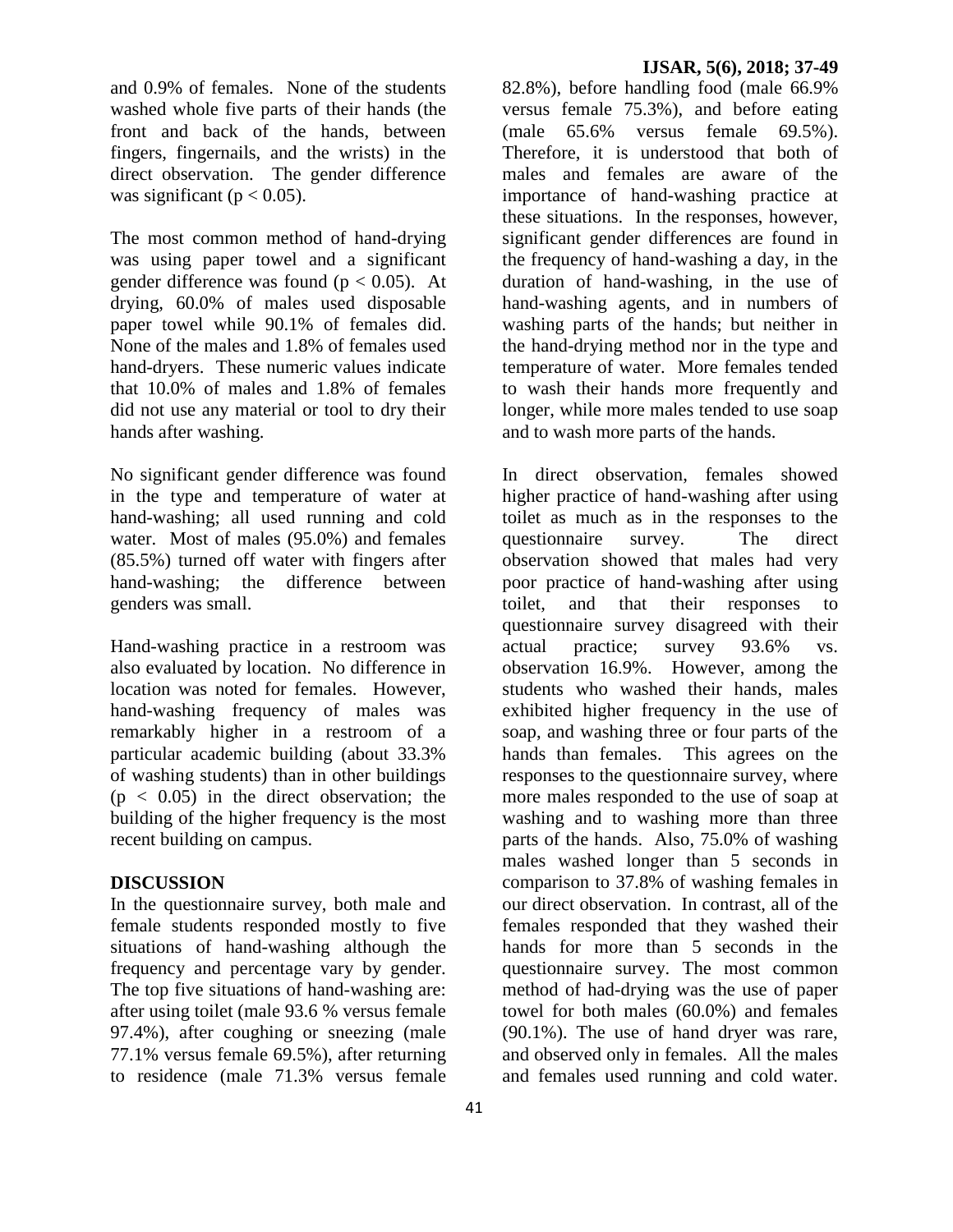This is because the university did not provide warm water at the season.

It has been reported that self-reported data and observed data on hand-washing did not satisfy the recommendations for appropriate hand-washing behavior (O'Boyle et al., 2001). Differences between knowledge and practice on hand-washing were also pointed out (Scott and Vanick, 2007). In our study, overall 95.5% of students (male 93.6% versus female 97.4%) claimed to wash their hands after using toilet in the questionnaire survey, however, a hand-washing practice rate after using toilet was overall 56.7% (male 16.9% versus female 98.2%) in the direct observation. The inconsistency in awareness and practices on hand-washing was also found in the reports by American Society for Microbiology (ASM) and Detergent Association (SDA) based on a telephone survey of adult Americans and an observation survey of an adult population using public restrooms at six different locations in four cities in the U.S. In 1,013 telephone interviews, 91% of adults answered they always washed their hands after using public restrooms; just 83% of 6,336 individuals however did so in the observation (ASM, 2005a).

On the contrary, data of our study showed the consistency in responses to awareness the questionnaire and the actual sanitation practices of females. The better handwashing practice of females in our study agrees with previous findings: The survey of ASM and SDA of adults' public restroom behaviors also found that more women (90%) washed their hands than men (75%) (ASM, 2005b). Further, observation of middle and high school students' handwashing after using toilet indicated that girls (58%) washed their hands more than boys (48%), and were more likely to use soap when washing their hands than boys (Guian et al., 1997). An observation of 175

individuals (95 women and 80 men) using restrooms on a university campus indicated that 61% of the women and 37% of the men washed their hands (Johnson et al., 2003). Another observation of 583 university students at various campus restrooms indicated that more females washed their hands (76%) than their male peer (57%) (Anderson et al, 2008). These reports also found that females were more likely to use soap and to wash more thoroughly at washing than males.

In the direct observation of our study, unexpected differences between genders were found significantly in the key handwashing techniques, which have not been reported in previous studies listed above. Although fewer male students washed their hands than female students, they exhibited higher frequency in the duration of handwashing for more than 5 seconds, in the use of soap, and in washing the three or four parts of hands. These results indicate that males wash their hands more thoroughly than females, when they once practice handwashing.

A noticeable finding is that most males washed their hands after using toilet in a restroom of a particular building, the most recently constructed building on campus. Such noticeable practice of hand washing of males seems to result in a new building effect. We can therefore suppose that neat and new atmosphere of the restroom may influence their emotional concepts and encourage them to wash their hands.

No previous study has evaluated handwashing practices with washing parts of the hands, to the authors' knowledge. In the questionnaire survey of our study, about 30% of the students responded that they washed four or five parts of their hands. However, only 1.5% of students washed four parts at washing in the direct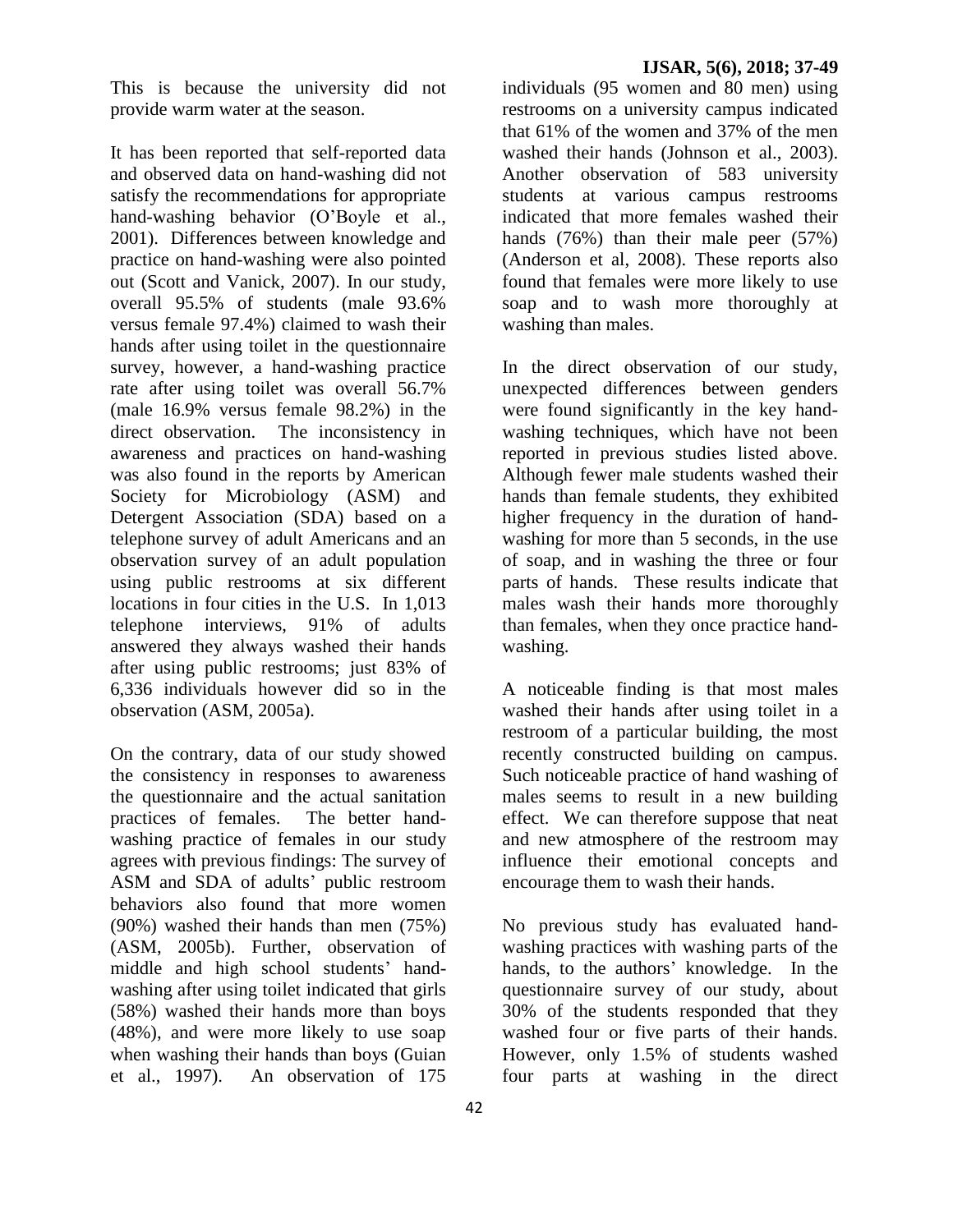observation. None of the population of our observation washed all five parts of their hands: the front and back of the hands, between fingers, the wrists, and fingernails, though washing all the five parts is the recommendations of US CDC (US CDC, 2008) and US FDA/CFSAN (Center for Food Safety and Applied Nutrition, 2001).

In the direct observation of our study, most of the males (83.1%) did not wash their hands after using toilet. Although 98.2% of females washed their hands after using the toilet, most of them (99.1%) did not use soap. Also two thirds of the washing males did not use soap. In order to turn off water, most of washing students used bare hands (fingers), while only 6.1% of washing students showered the faucet at turning off water. Unclean items such as faucet can be considered as a primary vehicle of transmission of pathogens. Better handwashing practice and an adequate method of turning off water could be achieved through adaptations to restrooms, such as automatic faucets and hand sanitizer dispensers whose units need not be touched for operating.

We discuss further aspects of a gender difference in hand-washing practice of our study. More than 98% of females in our study washed their hands after using toilet, but only 17% of males did so. This difference in hand-washing could be explained by a gender difference in accepting social norms as mentioned by Johnson et al. (Johnson et al., 2003). From our findings, females are more likely to practice socially acceptable behaviors such as hand-washing, and males are more likely to behave as they like, even if the behavior contradicts social norms. Most males in restrooms located in the most recently constructed building washed their hands, in contrast to the observation that majority of males ignored observers and left without hand-washing in the other restrooms. Therefore, our study seems to reveal gender

differences in hand-washing in association to the atmosphere of restrooms, contrary to a generally recognized concept that females are more influenced by emotional environment.

In this study, there are several limitations. The direct observation of our study was partly conducted at break times between classes during a semester. At break times, the numbers of students are usually pushed to use a limited number of toilets in a short time, 10 minutes or less. This could explain the low frequency of hand-washing practice of males, a low rate of use of soap, short duration of hand-washing, and leaving the restroom without drying wet hands in both males and females. Hence, we admit that our findings are limited to such university environment.

In our study, the presence of an observer may have influenced students, especially females over hand-washing practices, although the observers of our study made great efforts to be obscure. There was a report that the presence of others can affect individual's hand-washing behavior (Drankiewicz and Dundes, 2003). Further, Pederson et al. and Munger and Harris have shown that the presence of other person in a restroom is associated with an increase in hand-washing practice (Munger and Harris, 1989; Pedersen et al., 1986). In our study, however, many of males did not wash their hands after using toilet even though there was an observer. Findings from our study indicated that gender differences in handwashing in association to the presence of someone were significant.

Considering that our study took place in a small number of locations, three different male restrooms in three buildings on campus, the biased practice of males on hand-washing may be disagree on a study of bigger number of locations or population.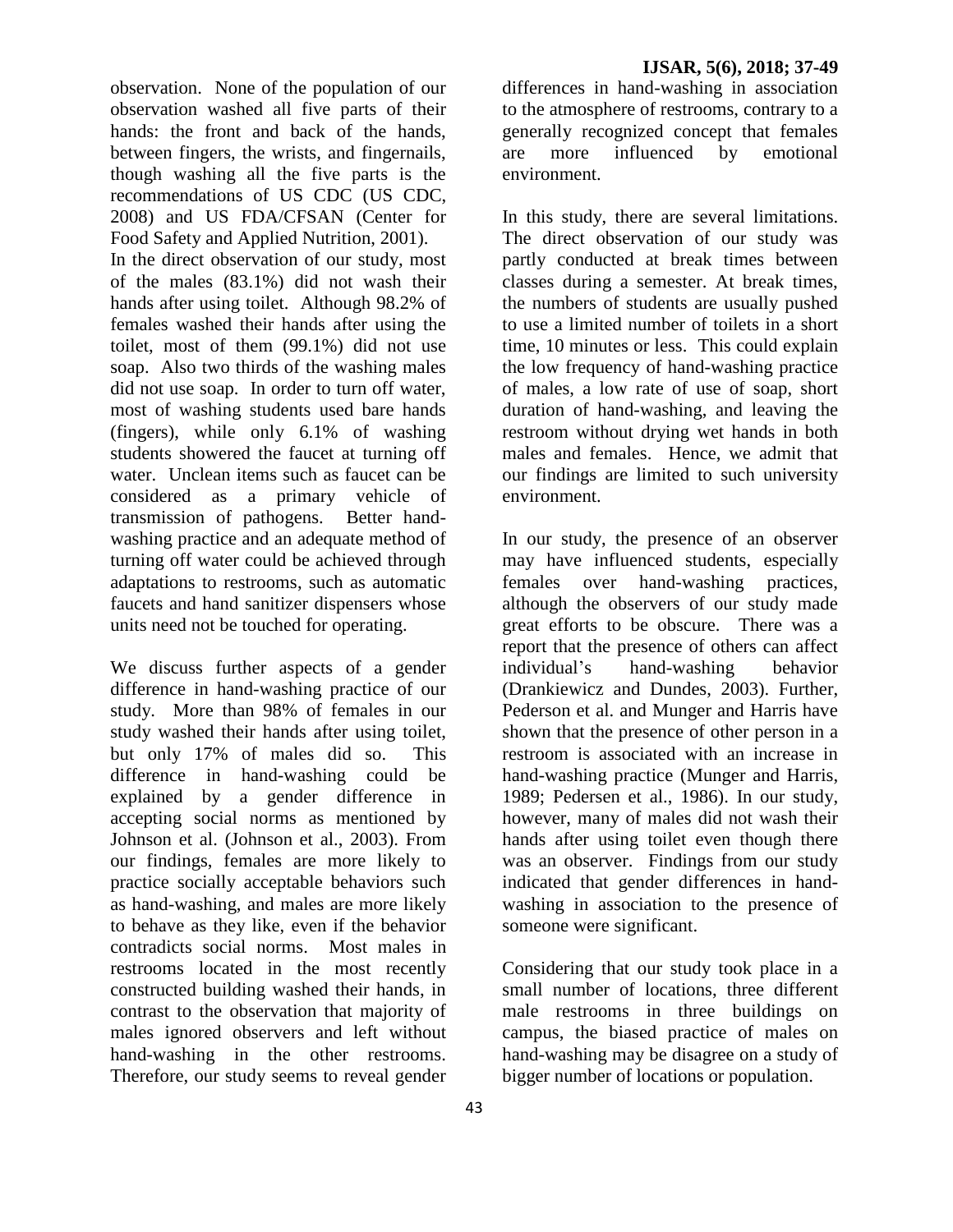Besides these limitations, other factors, such as time (semester-time) and season (April) might affect on hand-washing behaviors. Therefore, these limitations should be considered when interpreting our findings. Further research should examine handwashing practice of students at restrooms outside the campus.

### **CONCLUSIONS**

Our study showed significant differences between male and female students in handwashing awareness and behavior, as well as differences between awareness and practices. Although information about the importance of hand-washing after using toilet seemed to be well recognized, males practiced very poorly. In contrast, almost females fully practiced in the direct observation. Our study has demonstrated that females washed their hands more often than males after using toilet. On the other hand, males washed their hands more thoroughly, and were more likely to use soap than females. Also, hand-washing practice of males was much higher in a restroom of the most recently constructed academic building than restrooms of other buildings. The new, clean, and comfortable atmosphere of the restroom might remind and encourage the males to wash their hands. Socialization and emotional factors that may contribute to gender differences in hand-washing practice should be examined further. Our findings have implications for public health professionals and health educators aiming to plan and design effective programs to educate college students on hand-washing.

#### **REFERENCES**

- 1. Jarvis, W.R. 1994. Handwashing—the Semmelweis lesson forgotten? *Lancet* 344,1311-1312.
- 2. Best, M., Neuhauser, D. 2004. Ignaz Semmelweis and the birth of infection

control. *Qual Saf Health Care*. 13, 233- 234.

- 3. Haas, J.P., Larson, E.L. 2007. Measurement of compliance with hand hygiene. *J Hosp Infect*. 66, 6-14.
- 4. US Centers for Disease Control and Prevention (CDC). 2004. Stopping germs at home, work and school. Available at: http://www.cdc.gov/germstopper/home\_ work\_school.htm. Accessed September 30, 2008.
- 5. Catalina, L. 2009. Hand washing among school children in Bogotá, Colombia. *Am J Public Health*. 99,,94-101.
- 6. Yalcin, S.S, Yalcin, S., Altin, S. 2004. Hand washing and adolescents. A study from seven schools in Konya, Turkey. *Int J Adolesc Med Health*. 16,m371-376.
- 7. Sproat, L.J., Inglis, T.J.J. 1994. A multicentre survey of hand hygiene practice in intensive care units. *J Hosp Infect*. 26, 137-148.
- 8. Bischoff, W.E., Reynolds, T.M., Sessler, C.N., Edmond, M.B., Wenzel, R.P. 2000. Handwashing compliance by health care workers: the impact of introducing an accessible, alcohol-based hand antiseptic. *Arch Intern Med*. 160, 1017–1021.
- 9. Pittet, D. 2001. Improving adherence to hand hygiene practice: a multidisciplinary approach. *Emerg Infect Dis*. 7, 234–240.
- 10. Rome, M., Sabel, A., Price, C.S., Mehler, P.S. 2007. Hand hygiene compliance. *J Hosp Infect*. 65, 173.
- 11. Jeong, J.S., Choi, J.K., Jeong, I.S., Baek, K.R., In, H.K., Park, K.D. 2007. A nationwide survey on the hand washing behavior and awareness. *J Prev Med Public Health*. 40, 197-204 (Korean).
- 12. Guian, M.E., McGuckin-Guinan, M., Sevareid, A. 1997. Who washes hands after using the bathroom? *Am J Infect Control*. 24, 424-425.
- 13. Johnson, H.D., Sholcosky, D., Ragni, R., Ogonosky, N. 2003. Sex differences in public restroom handwashing behavior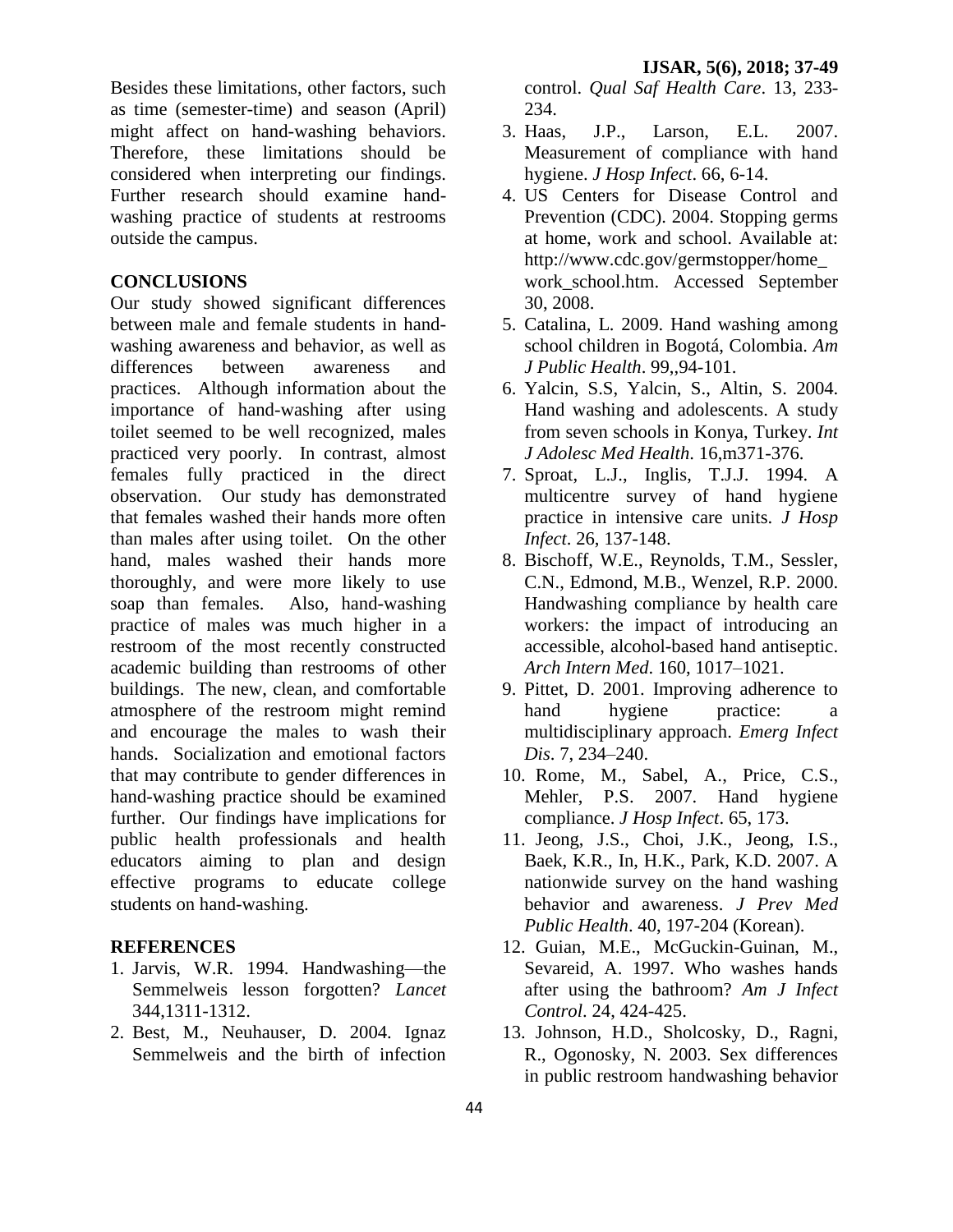associated with visual behavior prompts. *Percept Mot Skills*. 97, 805-810.

- 14. Drankiewicz, D., Dundes, L. 2003. Handwashing among female college students. *Am J Infect Control*. 31, 67-71.
- 15. Anderson, J.L., Warren, C.A., Perez, E., Louis, R.I., Phillips, S., Wheeler, J., Cole, M., Misra, R. Gender and ethnic differences in hand hygiene practices among college students. 2008. *Am J Infect Control*. 36, 361-368.
- 16. Stender, J., Rosenberg, F.A. 1998. Study of handwashing procedures in the bathrooms of Boston-area hospitals. *Am J Infec Control*. 26, 451-452.
- 17. van de Mortel, T., Bourke, R., McLoughlin, J., Nonu, M., Reis, M. 2001. Gender influences handwashing rates in the critical care unit. *Am J Infect Control*. 29, 395-399.
- 18. Moe, C.L, Christmas, W.A., Echols, L.J., Miller, S.E. 2001. Outbreaks of acute gastroenteritis associated with Norwalk-like viruses in campus settings. *J Am Coll Health*. 50, 57–66.
- 19. White, C., Kolble, R., Carlson, R., Lipson, N. 2005. The impact of a health campaign on hand hygiene and upper respiratory illness among college students living in residence halls. *J Am Coll Health*. 53, 175–181.
- 20. Bliss, S.J., Manning, S.D., Tallman, P., Baker, C.J., Pearlman, M.D., Marrs, C.F., Foxman B. 2002. Group B *Streptococcus* colonization in male and nonpregnant female university students: a crosssectional prevalence study. *Clin Infect Dis*. 34, 184–190.
- 21. Center for Food Safety and Applied Nutrition, US Food and Drug Administration: Handwashing. 2001. Available at: http://www.cfsan.fda.gov/%7Edms/a2zh.html#handwashing. Accessed September 30, 2008.
- 22. O'Boyle, C.A., Henly, S.J., Larson, E. 2001. Understanding adherence to hand hygiene recommendations: the theory of planned behavior. *Am J Infect Control*. 29, 352-360.
- 23. Scott, E., Vanick, K. 2007. A survey of hand hygiene practices on a residential college campus. *Am J Infect Control*. 35, 694-696.
- 24. American Society for Microbiology (ASM). 2005a. Handwashing fact sheet. Available at: [http://www.cleaning101.com/newsroom/](http://www.cleaning101.com/newsroom/2005_survey/handhygiene/factsheet2005.cfm) [2005\\_survey/handhygiene/factsheet2005.](http://www.cleaning101.com/newsroom/2005_survey/handhygiene/factsheet2005.cfm) [cfm.](http://www.cleaning101.com/newsroom/2005_survey/handhygiene/factsheet2005.cfm) Accessed September 30, 2015.
- 25. American Society for Microbiology. 2005b. Women better at hand hygiene habits, hands down. Available at: [http://www.cleaning101.com/newsroom/](http://www.sciencedirect.com/science?_ob=RedirectURL&_method=externObjLink&_locator=url&_cdi=6686&_plusSign=%2B&_targetURL=http%253A%252F%252Fwww.cleaning101.com%252Fnewsroom%252F2005_survey%252Fhandhygiene%252Fwomenshands.cfm) [2005\\_survey/handhygiene/womenshands.](http://www.sciencedirect.com/science?_ob=RedirectURL&_method=externObjLink&_locator=url&_cdi=6686&_plusSign=%2B&_targetURL=http%253A%252F%252Fwww.cleaning101.com%252Fnewsroom%252F2005_survey%252Fhandhygiene%252Fwomenshands.cfm) [cfm.](http://www.sciencedirect.com/science?_ob=RedirectURL&_method=externObjLink&_locator=url&_cdi=6686&_plusSign=%2B&_targetURL=http%253A%252F%252Fwww.cleaning101.com%252Fnewsroom%252F2005_survey%252Fhandhygiene%252Fwomenshands.cfm) Accessed September 30, 2015.
- 26. Pedersen, D., Keithly, S., Brady, K. 1986. Effects of an observer on conformity to handwashing norm. *Percept Mot Skills*. 62, 169-170.
- 27. Munger, K., Harris, S.J. 1989. Effects of an observer on handwashing in a public restroom. *Percept Mot Skills*. 69, 733-734.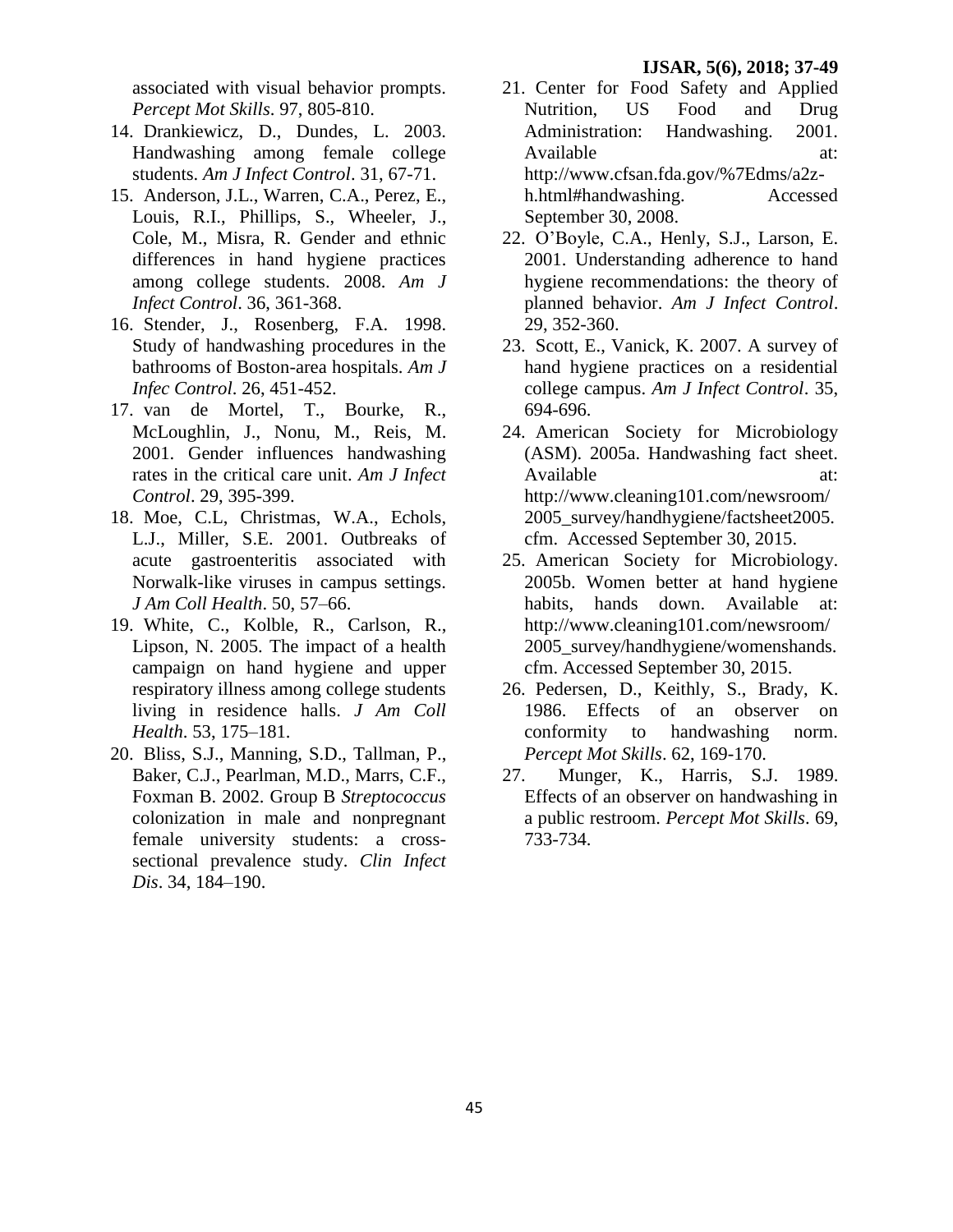| situation<br>The<br>of<br>hand- | Male    | Female  | Total   | p value     |
|---------------------------------|---------|---------|---------|-------------|
| washing                         | No. (%) | No. (%) | No. (%) |             |
| Before eating                   | 102     | 105     | 210     | $p = 0.392$ |
| After eating                    | 54      | 54      | 108     | $p = 0.802$ |
| Before handling food            | 103     | 114     | 217     | $p = 0.055$ |
| After handling food             | 71      | 92      | 163     | $p = 0.005$ |
| After using a restroom          | 147     | 147     | 294     | $p = 0.113$ |
| After returning to residence    | 112     | 125     | 237     | $p = 0.016$ |
| After studying/working          | 53      | 72      | 125     | $p = 0.012$ |
| After coughing or sneezing      | 121     | 105     | 226     | $p = 0.134$ |
| After handling money            | 19      | 39      | 58      | $p = 0.002$ |
| After using mobile phone        | 4(2.6)  | 2(1.3)  | 6(1.95) | $p = 0.434$ |
| After playing with pets         | 80      | 72      | 152     | $p = 0.565$ |
| After contact with infected     | 25      | 28      | 53      | $p = 0.543$ |
| Others                          | 16      | 19      | 35      | $p = 0.509$ |

**Table 1. The numbers and percentages of students by gender who claimed to wash their hands following particular activities: a multiple-choice questionnaire survey**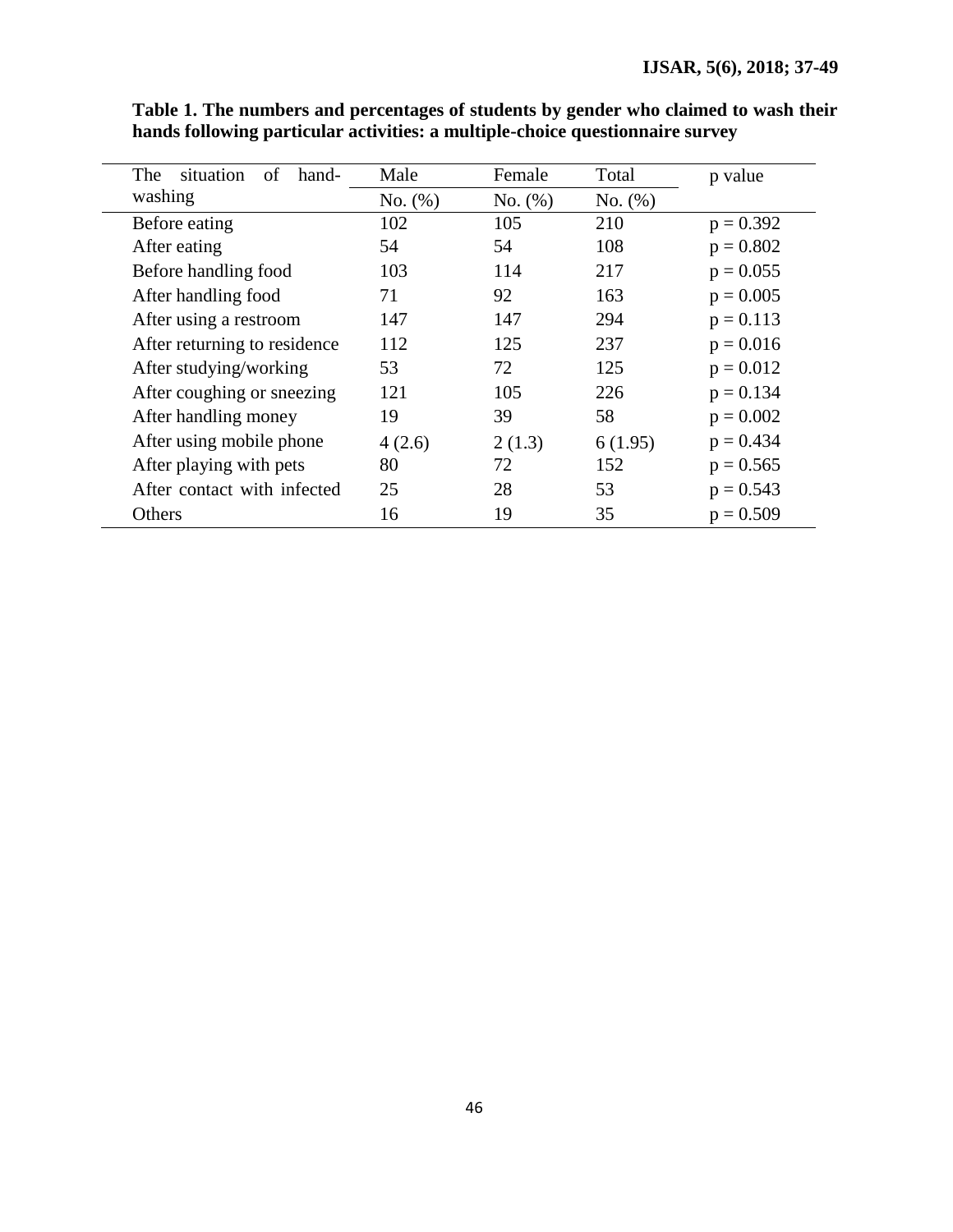| Techniques of hand-washing                        | Male                                     | Female                                     | Total      |
|---------------------------------------------------|------------------------------------------|--------------------------------------------|------------|
|                                                   | $No. (\%)$                               | No. $(\%)$                                 | No. (%)    |
| Frequency of hand-washing $(f)$ (per              |                                          | $H = 4.12$ , $df = 1$ , $p = 0.042$        |            |
| $f \leq 4$                                        | 15(9.6)                                  | 7(4.6)                                     | 22(7.1)    |
| $5 \leq f \leq 7$                                 | 119(75.8)                                | 112(74.2)                                  | 231 (75.0) |
| $f \geq 8$                                        | 23(14.6)                                 | 32(21.2)                                   | 55 (17.9)  |
| Duration of hand-washing $(d)$                    |                                          | $\overline{H}$ = 4.90, $df$ = 1, p = 0.027 |            |
| d < 5                                             | 66 (42.0)                                | 0(0.0)                                     | 66 (21.4)  |
| $5 \le d < 10$                                    | 74 (47.1)                                | 81 (53.6)                                  | 155(50.3)  |
| $10 \le d < 20$                                   | 13(8.3)                                  | 61 $(40.4)$                                | 74 (24.0)  |
| $20 \le d < 30$                                   | 4(2.6)                                   | 6(4.0)                                     | 10(3.3)    |
| $d \geq 30$                                       | 0(0.0)                                   | 3(2.0)                                     | 3(1.0)     |
| Use of hand-washing agents                        | $\chi^2$ = 9.12, $df$ = 3, p = 0.028     |                                            |            |
| Water only                                        | 34(21.6)                                 | 56 (37.1)                                  | 90(29.2)   |
| Water and soap                                    | 119 (75.8)                               | 92(60.9)                                   | 211 (68.5) |
| Water and sanitizer                               | 2(1.3)                                   | 3(2.0)                                     | 5(1.6)     |
| Water, soap, and sanitizer                        | 2(1.3)                                   | 0(0.0)                                     | 2(0.7)     |
| Number of washing parts of the hands <sup>a</sup> |                                          | $\overline{H}$ = 5.44, $df$ = 1, p = 0.020 |            |
| $\mathbf{1}$                                      | 11(7.0)                                  | 27(17.9)                                   | 38 (12.3)  |
| $\overline{2}$                                    | 15(9.6)                                  | 18(11.9)                                   | 33(10.7)   |
| 3                                                 | 80 (51.0)                                | 65(43.1)                                   | 145(47.1)  |
| $\overline{4}$                                    | 35(22.2)                                 | 29(19.1)                                   | 64(20.8)   |
| 5                                                 | 16(10.2)                                 | 12(8.0)                                    | 28(9.1)    |
| Hand-drying method                                | $\chi^2 = 1.89$ , $df = 4$ , p = 0.594   |                                            |            |
| Just shaking water off                            | 29(18.5)                                 | 23(15.2)                                   | 52(16.9)   |
| Paper towel (disposable)                          | 57(36.3)                                 | 54 (35.8)                                  | 112(36.0)  |
| Handkerchief                                      | 51 (32.5)                                | 42(27.8)                                   | 94(30.2)   |
| Hand dryer                                        | 20(12.7)                                 | 11(7.3)                                    | 50(10.1)   |
| Clothing                                          | 0(0.0)                                   | 0(0.0)                                     | 0(0.0)     |
| Others                                            | 0(0.0)                                   | 21(13.9)                                   | 21(6.8)    |
| Temperature of water                              | $\chi^2 = 1.26$ , $df = 2$ , $p = 0.532$ |                                            |            |
| Cold water                                        | 107(68.2)                                | 94(62.2)                                   | 201(65.3)  |
| Lukewarm water                                    | 42(26.7)                                 | 49 (32.5)                                  | 91 (29.5)  |
| Warm water                                        | 8(5.1)                                   | 8(5.3)                                     | 16(5.2)    |
| Type of water                                     |                                          | $\chi^2$ = 0.004, df = 1, p = 0.950        |            |
| Running water                                     | 152 (96.8)                               | 147(97.4)                                  | 298 (96.7) |
| Still water                                       | 5(3.2)                                   | 4(2.6)                                     | 10(3.3)    |

## **Table 2. The results of questionnaire survey on hand-washing habit of students by gender**

<sup>a</sup>The five parts of hands are: the front of the hands, the back of the hands, between fingers, fingernails, and the wrists.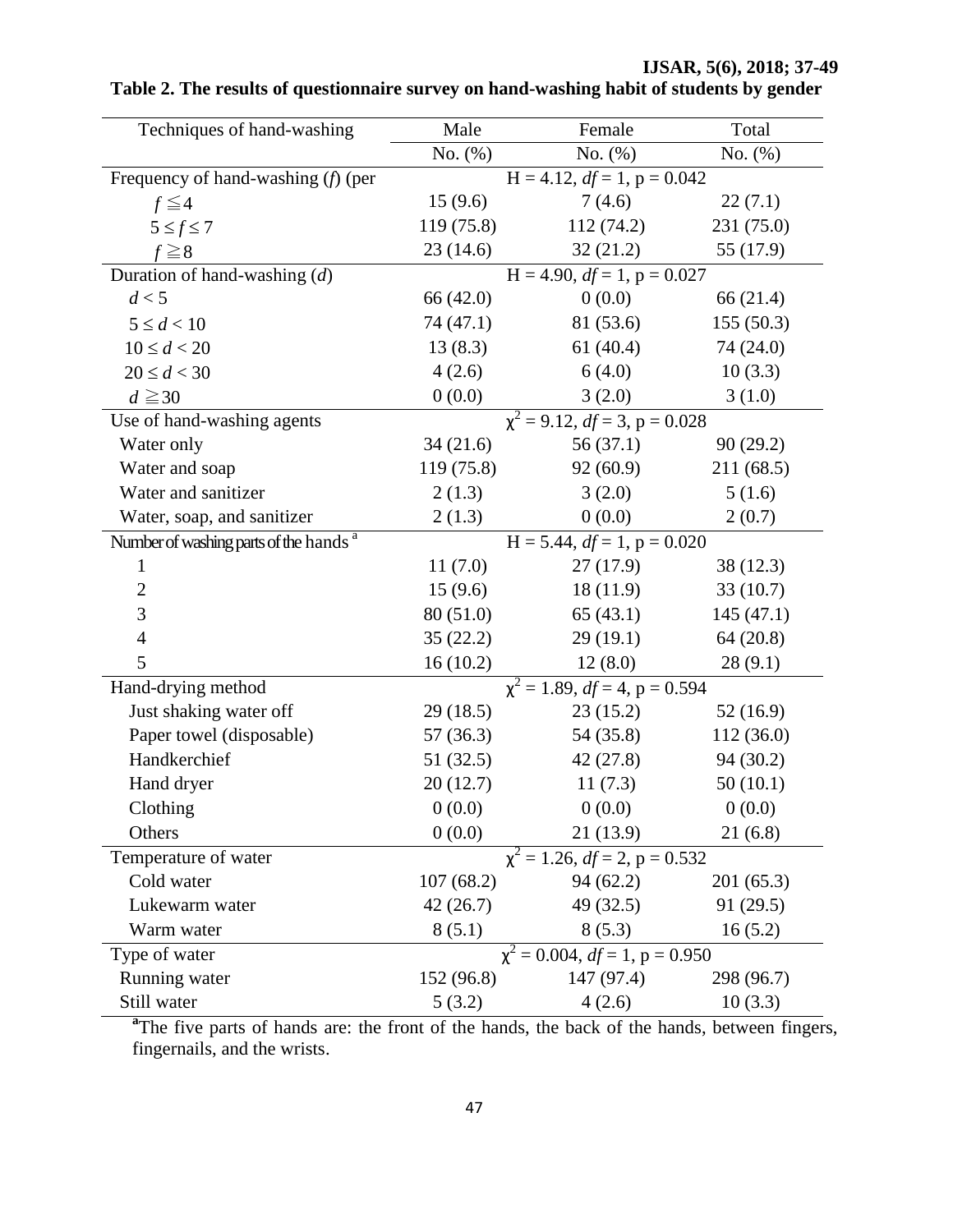| No. $(\%)$<br>No. (%)<br>No. $(\%)$<br>$\chi^2$ = 29.68, df = 1, p < 0.001<br>20(16.9)<br>111 (98.2)<br>131 (56.7)<br>98 (83.1)<br>100(43.3)<br>2(1.8)<br>$H = 7.03, df = 1, p = 0.008$<br>d < 5<br>5(25.0)<br>69(62.2)<br>74 (56.5)<br>$5 \le d < 10$<br>12(60.0)<br>35(31.5)<br>47 (35.9)<br>3(15.0)<br>7(6.3)<br>10(7.6)<br>$20 \le d < 30$<br>0(0.0)<br>0(0.0)<br>0(0.0)<br>$d \geq 30$<br>0(0.0)<br>0(0.0)<br>0(0.0)<br>$\chi^2$ = 14.82, df = 1, p < 0.05<br>Water only<br>15(75.0)<br>110(99.1)<br>125(95.4)<br>Water and soap<br>1(0.9)<br>5(25.0)<br>6(4.6)<br>Water and sanitizer<br>0(0.0)<br>0(0.0)<br>0(0.0)<br>Water, soap, and sanitizer<br>0(0.0)<br>0(0.0)<br>0(0.0)<br>$H = 4.74$ , $df = 1$ , $p = 0.029$<br>0(0.0)<br>3(2.7)<br>3(2.3)<br>93 (71.0)<br>11(55.0)<br>82 (73.9)<br>8(40.0)<br>25(22.5)<br>33(25.2)<br>1(5.0)<br>1(0.9)<br>2(1.5)<br>0(0.0)<br>0(0.0)<br>0(0.0)<br>$\chi^2$ = 12.20, df =4, p < 0.05<br>Just shaking water off<br>2(10.0)<br>2(1.8)<br>4(3.1)<br>Paper towel (disposable)<br>12(60.0)<br>100(90.1)<br>112(85.5)<br>Handkerchief<br>0(0.0).<br>0(0.0)<br>0(0.0)<br>0(0.0)<br>2(1.8)<br>2(1.5)<br>0(0.0)<br>7(6.3)<br>7(5.3)<br>6(30.0)<br>0(0.0)<br>6(4.6)<br>Cold water<br>20(100.0)<br>111(100.0)<br>131 (100.0)<br>Lukewarm water<br>0(0.0)<br>0(0.0)<br>0(0.0)<br>Warm water<br>0(0.0)<br>0(0.0)<br>0(0.0)<br>20(100.0)<br>111(100.0)<br>131 (100.0)<br>0(0.0)<br>0(0.0)<br>0(0.0)<br>$\chi^2$ = 2.95, , df = 3, p = 0.229<br>19(95.0)<br>93 (83.8)<br>112 (85.5)<br>0(0.0)<br>2(1.8)<br>2(1.5)<br>1(5.0)<br>9(6.9)<br>8(7.2) | <b>Techniques of hand-washing</b> | Male | Female | Total |
|----------------------------------------------------------------------------------------------------------------------------------------------------------------------------------------------------------------------------------------------------------------------------------------------------------------------------------------------------------------------------------------------------------------------------------------------------------------------------------------------------------------------------------------------------------------------------------------------------------------------------------------------------------------------------------------------------------------------------------------------------------------------------------------------------------------------------------------------------------------------------------------------------------------------------------------------------------------------------------------------------------------------------------------------------------------------------------------------------------------------------------------------------------------------------------------------------------------------------------------------------------------------------------------------------------------------------------------------------------------------------------------------------------------------------------------------------------------------------------------------------------------------------------------------------------------------------------|-----------------------------------|------|--------|-------|
|                                                                                                                                                                                                                                                                                                                                                                                                                                                                                                                                                                                                                                                                                                                                                                                                                                                                                                                                                                                                                                                                                                                                                                                                                                                                                                                                                                                                                                                                                                                                                                                  |                                   |      |        |       |
|                                                                                                                                                                                                                                                                                                                                                                                                                                                                                                                                                                                                                                                                                                                                                                                                                                                                                                                                                                                                                                                                                                                                                                                                                                                                                                                                                                                                                                                                                                                                                                                  | Do hand-washing after using       |      |        |       |
|                                                                                                                                                                                                                                                                                                                                                                                                                                                                                                                                                                                                                                                                                                                                                                                                                                                                                                                                                                                                                                                                                                                                                                                                                                                                                                                                                                                                                                                                                                                                                                                  | Yes                               |      |        |       |
|                                                                                                                                                                                                                                                                                                                                                                                                                                                                                                                                                                                                                                                                                                                                                                                                                                                                                                                                                                                                                                                                                                                                                                                                                                                                                                                                                                                                                                                                                                                                                                                  | No                                |      |        |       |
|                                                                                                                                                                                                                                                                                                                                                                                                                                                                                                                                                                                                                                                                                                                                                                                                                                                                                                                                                                                                                                                                                                                                                                                                                                                                                                                                                                                                                                                                                                                                                                                  | Duration of hand-washing (d)      |      |        |       |
|                                                                                                                                                                                                                                                                                                                                                                                                                                                                                                                                                                                                                                                                                                                                                                                                                                                                                                                                                                                                                                                                                                                                                                                                                                                                                                                                                                                                                                                                                                                                                                                  |                                   |      |        |       |
|                                                                                                                                                                                                                                                                                                                                                                                                                                                                                                                                                                                                                                                                                                                                                                                                                                                                                                                                                                                                                                                                                                                                                                                                                                                                                                                                                                                                                                                                                                                                                                                  |                                   |      |        |       |
|                                                                                                                                                                                                                                                                                                                                                                                                                                                                                                                                                                                                                                                                                                                                                                                                                                                                                                                                                                                                                                                                                                                                                                                                                                                                                                                                                                                                                                                                                                                                                                                  | $10 \le d < 20$                   |      |        |       |
|                                                                                                                                                                                                                                                                                                                                                                                                                                                                                                                                                                                                                                                                                                                                                                                                                                                                                                                                                                                                                                                                                                                                                                                                                                                                                                                                                                                                                                                                                                                                                                                  |                                   |      |        |       |
|                                                                                                                                                                                                                                                                                                                                                                                                                                                                                                                                                                                                                                                                                                                                                                                                                                                                                                                                                                                                                                                                                                                                                                                                                                                                                                                                                                                                                                                                                                                                                                                  |                                   |      |        |       |
|                                                                                                                                                                                                                                                                                                                                                                                                                                                                                                                                                                                                                                                                                                                                                                                                                                                                                                                                                                                                                                                                                                                                                                                                                                                                                                                                                                                                                                                                                                                                                                                  | Use of hand-washing agents        |      |        |       |
|                                                                                                                                                                                                                                                                                                                                                                                                                                                                                                                                                                                                                                                                                                                                                                                                                                                                                                                                                                                                                                                                                                                                                                                                                                                                                                                                                                                                                                                                                                                                                                                  |                                   |      |        |       |
|                                                                                                                                                                                                                                                                                                                                                                                                                                                                                                                                                                                                                                                                                                                                                                                                                                                                                                                                                                                                                                                                                                                                                                                                                                                                                                                                                                                                                                                                                                                                                                                  |                                   |      |        |       |
|                                                                                                                                                                                                                                                                                                                                                                                                                                                                                                                                                                                                                                                                                                                                                                                                                                                                                                                                                                                                                                                                                                                                                                                                                                                                                                                                                                                                                                                                                                                                                                                  |                                   |      |        |       |
|                                                                                                                                                                                                                                                                                                                                                                                                                                                                                                                                                                                                                                                                                                                                                                                                                                                                                                                                                                                                                                                                                                                                                                                                                                                                                                                                                                                                                                                                                                                                                                                  |                                   |      |        |       |
|                                                                                                                                                                                                                                                                                                                                                                                                                                                                                                                                                                                                                                                                                                                                                                                                                                                                                                                                                                                                                                                                                                                                                                                                                                                                                                                                                                                                                                                                                                                                                                                  | No.of washing parts of the        |      |        |       |
|                                                                                                                                                                                                                                                                                                                                                                                                                                                                                                                                                                                                                                                                                                                                                                                                                                                                                                                                                                                                                                                                                                                                                                                                                                                                                                                                                                                                                                                                                                                                                                                  | $\mathbf{1}$                      |      |        |       |
|                                                                                                                                                                                                                                                                                                                                                                                                                                                                                                                                                                                                                                                                                                                                                                                                                                                                                                                                                                                                                                                                                                                                                                                                                                                                                                                                                                                                                                                                                                                                                                                  | $\overline{c}$                    |      |        |       |
|                                                                                                                                                                                                                                                                                                                                                                                                                                                                                                                                                                                                                                                                                                                                                                                                                                                                                                                                                                                                                                                                                                                                                                                                                                                                                                                                                                                                                                                                                                                                                                                  | 3                                 |      |        |       |
|                                                                                                                                                                                                                                                                                                                                                                                                                                                                                                                                                                                                                                                                                                                                                                                                                                                                                                                                                                                                                                                                                                                                                                                                                                                                                                                                                                                                                                                                                                                                                                                  | $\overline{4}$                    |      |        |       |
|                                                                                                                                                                                                                                                                                                                                                                                                                                                                                                                                                                                                                                                                                                                                                                                                                                                                                                                                                                                                                                                                                                                                                                                                                                                                                                                                                                                                                                                                                                                                                                                  | 5                                 |      |        |       |
|                                                                                                                                                                                                                                                                                                                                                                                                                                                                                                                                                                                                                                                                                                                                                                                                                                                                                                                                                                                                                                                                                                                                                                                                                                                                                                                                                                                                                                                                                                                                                                                  | <b>Hand-drying method</b>         |      |        |       |
|                                                                                                                                                                                                                                                                                                                                                                                                                                                                                                                                                                                                                                                                                                                                                                                                                                                                                                                                                                                                                                                                                                                                                                                                                                                                                                                                                                                                                                                                                                                                                                                  |                                   |      |        |       |
|                                                                                                                                                                                                                                                                                                                                                                                                                                                                                                                                                                                                                                                                                                                                                                                                                                                                                                                                                                                                                                                                                                                                                                                                                                                                                                                                                                                                                                                                                                                                                                                  |                                   |      |        |       |
|                                                                                                                                                                                                                                                                                                                                                                                                                                                                                                                                                                                                                                                                                                                                                                                                                                                                                                                                                                                                                                                                                                                                                                                                                                                                                                                                                                                                                                                                                                                                                                                  |                                   |      |        |       |
|                                                                                                                                                                                                                                                                                                                                                                                                                                                                                                                                                                                                                                                                                                                                                                                                                                                                                                                                                                                                                                                                                                                                                                                                                                                                                                                                                                                                                                                                                                                                                                                  | Hand dryer                        |      |        |       |
|                                                                                                                                                                                                                                                                                                                                                                                                                                                                                                                                                                                                                                                                                                                                                                                                                                                                                                                                                                                                                                                                                                                                                                                                                                                                                                                                                                                                                                                                                                                                                                                  | Clothing                          |      |        |       |
|                                                                                                                                                                                                                                                                                                                                                                                                                                                                                                                                                                                                                                                                                                                                                                                                                                                                                                                                                                                                                                                                                                                                                                                                                                                                                                                                                                                                                                                                                                                                                                                  | Others                            |      |        |       |
|                                                                                                                                                                                                                                                                                                                                                                                                                                                                                                                                                                                                                                                                                                                                                                                                                                                                                                                                                                                                                                                                                                                                                                                                                                                                                                                                                                                                                                                                                                                                                                                  | <b>Temperature of water</b>       |      |        |       |
|                                                                                                                                                                                                                                                                                                                                                                                                                                                                                                                                                                                                                                                                                                                                                                                                                                                                                                                                                                                                                                                                                                                                                                                                                                                                                                                                                                                                                                                                                                                                                                                  |                                   |      |        |       |
|                                                                                                                                                                                                                                                                                                                                                                                                                                                                                                                                                                                                                                                                                                                                                                                                                                                                                                                                                                                                                                                                                                                                                                                                                                                                                                                                                                                                                                                                                                                                                                                  |                                   |      |        |       |
|                                                                                                                                                                                                                                                                                                                                                                                                                                                                                                                                                                                                                                                                                                                                                                                                                                                                                                                                                                                                                                                                                                                                                                                                                                                                                                                                                                                                                                                                                                                                                                                  |                                   |      |        |       |
|                                                                                                                                                                                                                                                                                                                                                                                                                                                                                                                                                                                                                                                                                                                                                                                                                                                                                                                                                                                                                                                                                                                                                                                                                                                                                                                                                                                                                                                                                                                                                                                  | Type of water                     |      |        |       |
|                                                                                                                                                                                                                                                                                                                                                                                                                                                                                                                                                                                                                                                                                                                                                                                                                                                                                                                                                                                                                                                                                                                                                                                                                                                                                                                                                                                                                                                                                                                                                                                  | Running water                     |      |        |       |
|                                                                                                                                                                                                                                                                                                                                                                                                                                                                                                                                                                                                                                                                                                                                                                                                                                                                                                                                                                                                                                                                                                                                                                                                                                                                                                                                                                                                                                                                                                                                                                                  | Still water                       |      |        |       |
|                                                                                                                                                                                                                                                                                                                                                                                                                                                                                                                                                                                                                                                                                                                                                                                                                                                                                                                                                                                                                                                                                                                                                                                                                                                                                                                                                                                                                                                                                                                                                                                  | Method of turning off water       |      |        |       |
|                                                                                                                                                                                                                                                                                                                                                                                                                                                                                                                                                                                                                                                                                                                                                                                                                                                                                                                                                                                                                                                                                                                                                                                                                                                                                                                                                                                                                                                                                                                                                                                  | With bare hands: fingers          |      |        |       |
|                                                                                                                                                                                                                                                                                                                                                                                                                                                                                                                                                                                                                                                                                                                                                                                                                                                                                                                                                                                                                                                                                                                                                                                                                                                                                                                                                                                                                                                                                                                                                                                  | With bare hands: the front of the |      |        |       |
|                                                                                                                                                                                                                                                                                                                                                                                                                                                                                                                                                                                                                                                                                                                                                                                                                                                                                                                                                                                                                                                                                                                                                                                                                                                                                                                                                                                                                                                                                                                                                                                  | With bare hands: the back of the  |      |        |       |

**Table 3. The results of direct observation on the hand-washing practice of students by gender**